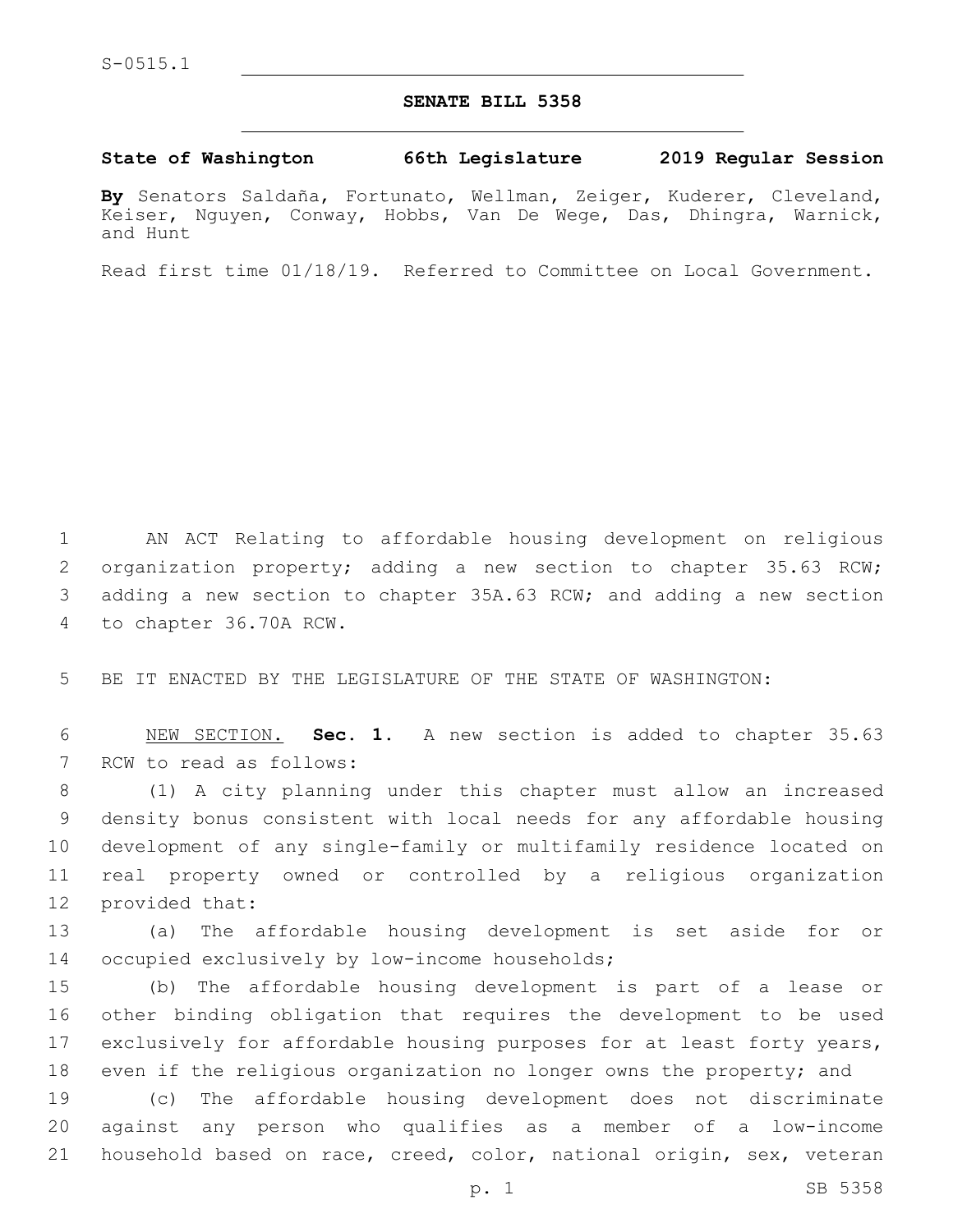or military status, sexual orientation, or mental or physical disability; or otherwise act in violation of the federal fair housing amendments act of 1988 (42 U.S.C. Sec. 3601 et seq.).

 (2) The religious organization developing the affordable housing development must pay all fees, mitigation costs, and other charges required through the development of the affordable housing 7 development.

 (3) The religious organization developing the affordable housing development should work with the local transit agency to ensure appropriate transit services are provided to the affordable housing 11 development.

 (4) This section applies to any religious organization that has already developed an affordable housing development for the purposes of preserving or modifying the affordable housing development.

15 (5) For purposes of this section:

 (a) "Affordable housing development" means a proposed or existing structure in which one hundred percent of all single-family or multifamily residential dwelling units within the development are set aside for or are occupied by low-income households at a sales price or rent amount that may not exceed thirty percent of the income limit 21 for the low-income housing unit;

 (b) "Low-income household" means a single person, family, or unrelated persons living together whose adjusted income is less than eighty percent of the median family income, adjusted for household 25 size, for the county where the affordable housing development is 26 located; and

 (c) "Religious organization" has the same meaning as in RCW 28 35A.21.360.

 NEW SECTION. **Sec. 2.** A new section is added to chapter 35A.63 30 RCW to read as follows:

 (1) A city planning under this chapter must allow an increased density bonus consistent with local needs for any affordable housing development of any single-family or multifamily residence located on real property owned or controlled by a religious organization 35 provided that:

 (a) The affordable housing development is set aside for or 37 occupied exclusively by low-income households;

 (b) The affordable housing development is part of a lease or other binding obligation that requires the development to be used

p. 2 SB 5358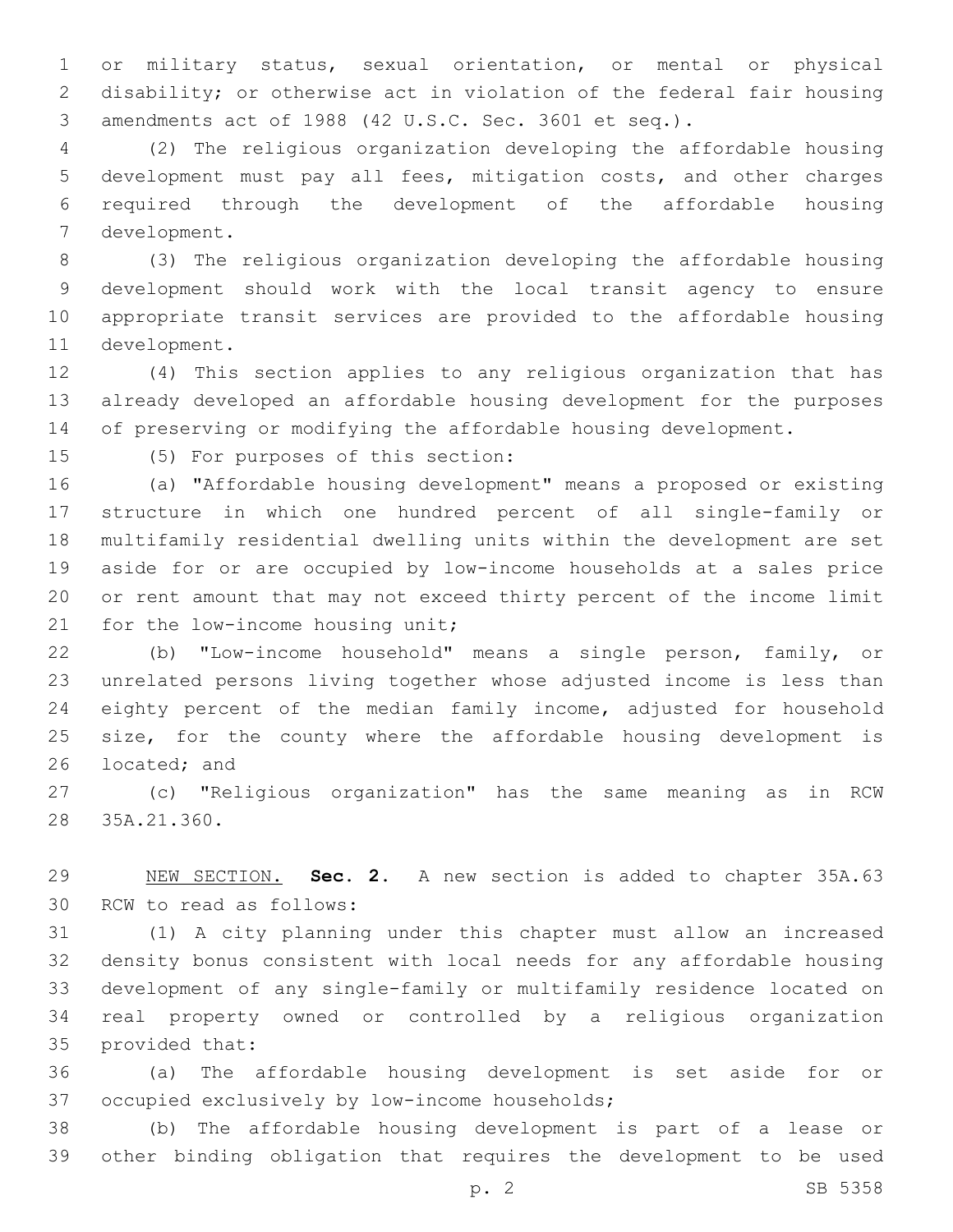exclusively for affordable housing purposes for at least forty years, even if the religious organization no longer owns the property; and

 (c) The affordable housing development does not discriminate against any person who qualifies as a member of a low-income household based on race, creed, color, national origin, sex, veteran or military status, sexual orientation, or mental or physical disability; or otherwise act in violation of the federal fair housing amendments act of 1988 (42 U.S.C. Sec. 3601 et seq.).

 (2) The religious organization developing the affordable housing development must pay all fees, mitigation costs, and other charges required through the development of the affordable housing 12 development.

 (3) The religious organization developing the affordable housing development should work with the local transit agency to ensure appropriate transit services are provided to the affordable housing 16 development.

 (4) This section applies to any religious organization that has already developed an affordable housing development for the purposes of preserving or modifying the affordable housing development.

(5) For purposes of this section:20

 (a) "Affordable housing development" means a proposed or existing structure in which one hundred percent of all single-family or multifamily residential dwelling units within the development are set aside for or are occupied by low-income households at a sales price or rent amount that may not exceed thirty percent of the income limit 26 for the low-income housing unit;

 (b) "Low-income household" means a single person, family, or unrelated persons living together whose adjusted income is less than eighty percent of the median family income, adjusted for household size, for the county where the affordable housing development is 31 located; and

 (c) "Religious organization" has the same meaning as in RCW 33 35A.21.360.

 NEW SECTION. **Sec. 3.** A new section is added to chapter 36.70A 35 RCW to read as follows:

 (1) A city fully planning under this chapter and a county fully planning under this chapter with a population of more than one hundred twenty-five thousand must allow an increased density bonus consistent with local needs for any affordable housing development of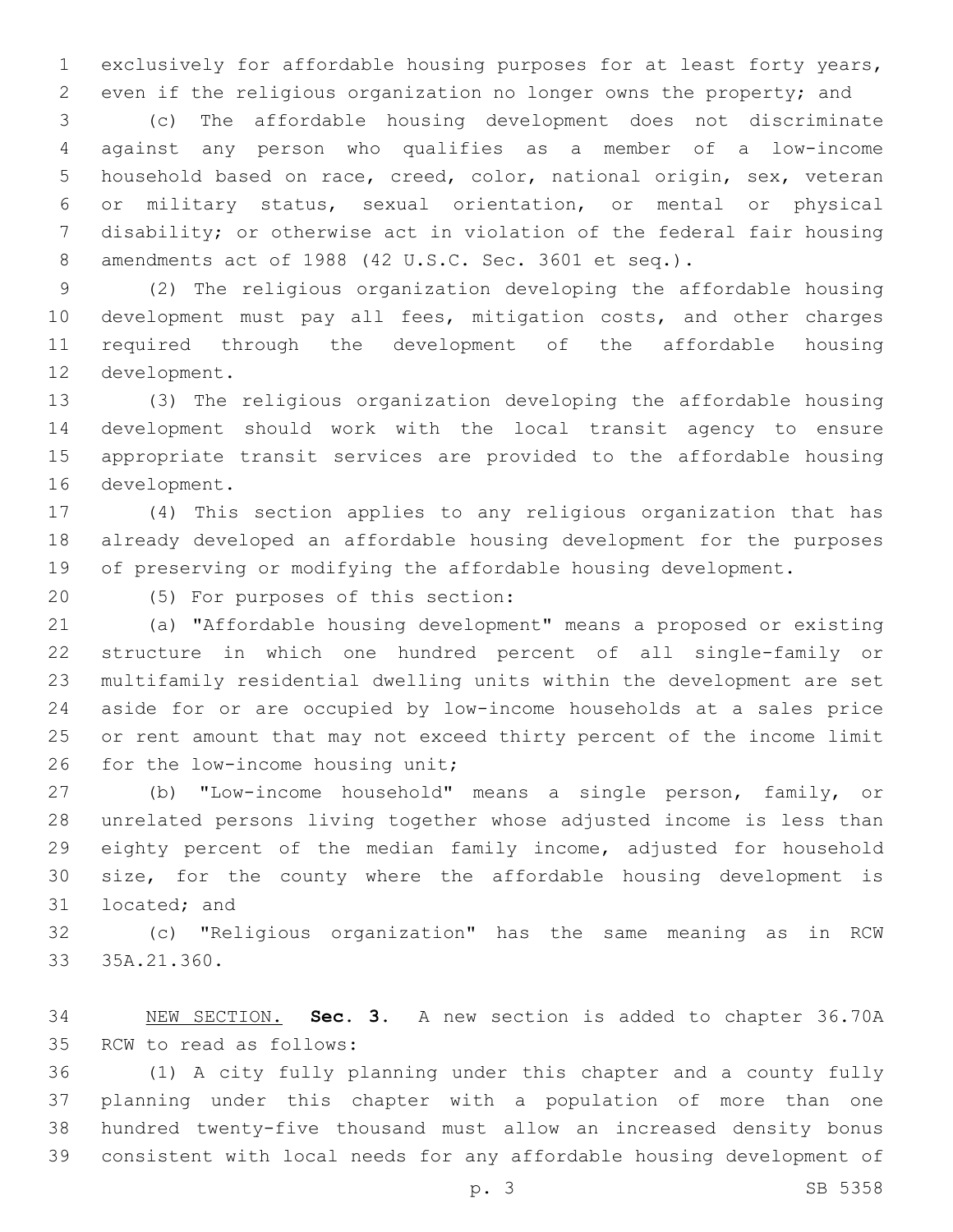any single-family or multifamily residence located on real property owned or controlled by a religious organization provided that:

 (a) The affordable housing development is set aside for or 4 occupied exclusively by low-income households;

 (b) The affordable housing development is part of a lease or other binding obligation that requires the development to be used exclusively for affordable housing purposes for at least forty years, even if the religious organization no longer owns the property; and

 (c) The affordable housing development does not discriminate against any person who qualifies as a member of a low-income household based on race, creed, color, national origin, sex, veteran or military status, sexual orientation, or mental or physical disability; or otherwise act in violation of the federal fair housing amendments act of 1988 (42 U.S.C. Sec. 3601 et seq.).

 (2) An affordable housing development created by a religious institution within a city or county fully planning under RCW 36.70A.040 must be located within an urban growth area as defined in RCW 36.70A.110 or a limited area of more intensive rural development 19 as defined in RCW 36.70A.070(5)(d).

 (3) The religious organization developing the affordable housing development must pay all fees, mitigation costs, and other charges required through the development of the affordable housing 23 development.

 (4) The religious organization developing the affordable housing development should work with the local transit agency to ensure appropriate transit services are provided to the affordable housing 27 development.

 (5) This section applies to any religious organization that has already developed an affordable housing development for the purposes of preserving or modifying the affordable housing development.

31 (6) For purposes of this section:

 (a) "Affordable housing development" means a proposed or existing structure in which one hundred percent of all single-family or multifamily residential dwelling units within the development are set aside for or are occupied by low-income households at a sales price or rent amount that may not exceed thirty percent of the income limit 37 for the low-income housing unit;

 (b) "Low-income household" means a single person, family, or unrelated persons living together whose adjusted income is less than eighty percent of the median family income, adjusted for household